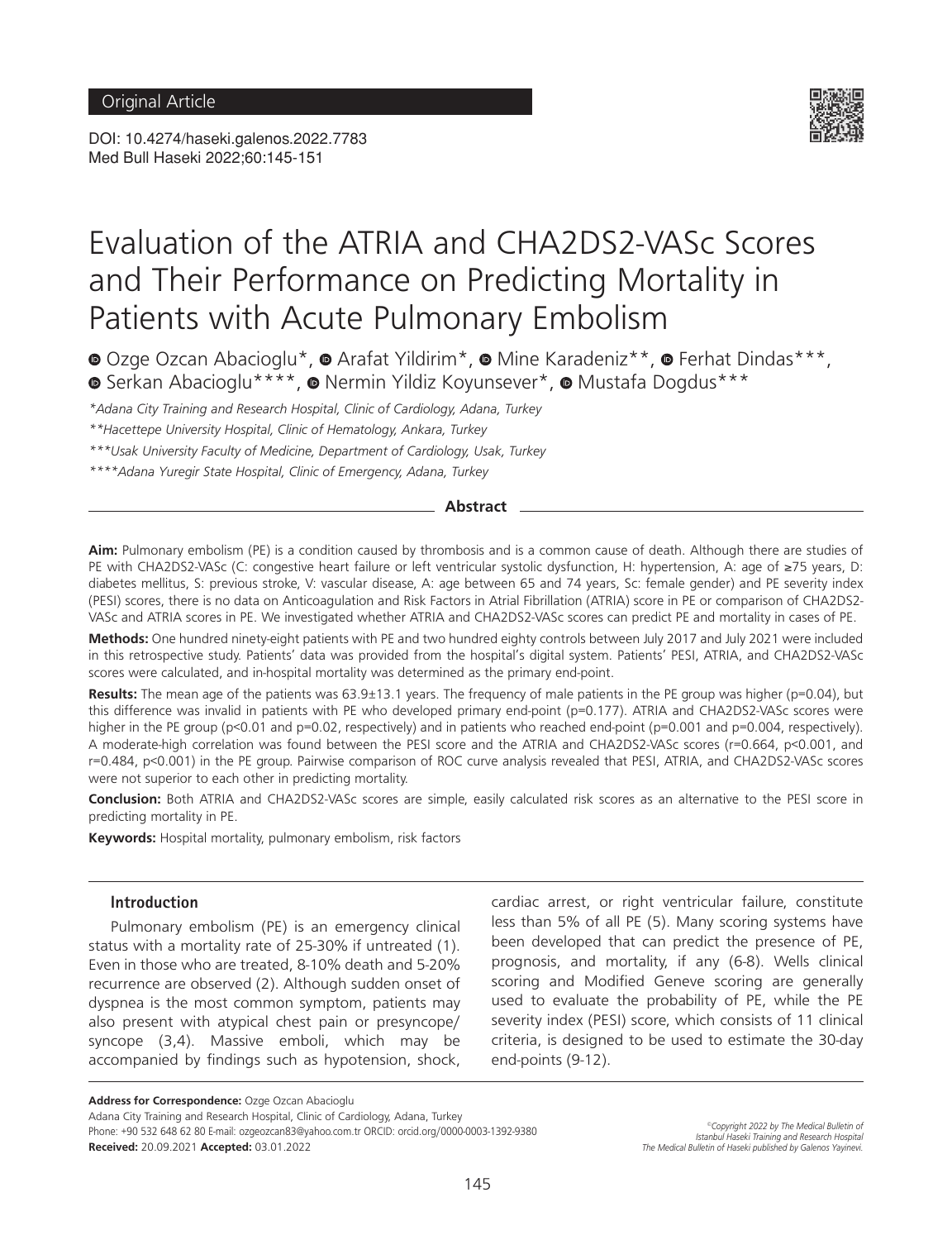Ozcan Abacioglu et al. ATRIA and CHA2DS2-VASc Scores in Pulmonary Embolism

The most important factor in the pathogenesis of PE is thrombosis, which occurs in the deep veins at a rate of 90%, that is, the mechanism is the increase in thrombogenicity (13). Considering this information, it can be thought that the CHA2DS2-VASc (C: congestive heart failure or left ventricular systolic dysfunction, H: hypertension, A: age of ≥75 years, D: diabetes mellitus, S: previous stroke, V: vascular disease, A: age between 65 and 74 years, Sc: female gender) and anticoagulation and risk factors in atrial fibrillation (ATRIA) risk scores, which were mainly developed to predict the risk of stroke in atrial fibrillation patients, are associated with the presence and prognosis of PE. Although there are studies of PE with CHA2DS2-VASc and PESI scores, there is no data on ATRIA score in PE or comparison of CHA2DS2-VASc and ATRIA scores in PE.

This study aimed to investigate the relationship between CHA2DS2-VASc and ATRIA scores and PE risk and end-point in patients with PE and compare these two scores and PESI score in mortality.

# **Methods**

# **Ethical Standards and Study Design**

The study protocol was approved by the Adana City Training and Research Hospital Clinical Research Ethics Committee with the date 14.7.2021 and number 1492 and complies with the research ethics in the Helsinki statement. Participants were included in the study after their consent was obtained.

One hundred and ninety-eight patients with PE diagnosed with computed tomography (CT) angiography were analyzed retrospectively in this study as the study group, and 280 patients who had definitively excluded PE by CT angiography as the control group. Patients' medical history, laboratory data, and the baseline characteristic properties were recorded from the hospital digital system and national health information portfolio. Systolic heart failure (HF) was defined as a left ventricular ejection fraction <40%. Hypertension (HT) was deemed 140/90 mmHg or higher (or 150/90 mmHg or higher if you're over the age of 80). A fasting blood glucose value above 126 mg/dL on at least 2 tests was defined as diabetes mellitus (DM). A stroke is defined as a neurological deficit caused by an acute focal injury to the central nervous system caused by a vascular cause. Patients with a diagnosis of coronavirus 19, a history of PE or deep vein thrombosis, hematological disease, chronic liver disease, autoimmune and/or rheumatological disease, and missing laboratory results in their files were excluded from the study. In-hospital mortality was determined as the primary end-point.

# **Laboratory Analysis**

From venous blood samples, D-dimer and C-reactive protein (CRP) levels of all patients, troponin values, and complete blood counts were analyzed.

## **Calculation of PESI, ATRIA, and CHA2DS2-VASc Scores**

The PESI score has been validated to assess the probability of 30 and 90 day mortality post PE and is calculated by using mdcalc.com/pesi-pulmonary-embolismseverity-index (14).

The ATRIA risk score was calculated by adding 1 point for each of the following factors: female sex, DM, congestive HF, HT, proteinuria, and renal dysfunction (i.e., estimated glomerular filtration rate<45 mL/min/1.73  $m<sup>2</sup>$  or end-stage renal disease) and by adding 0-9 points depending on the specific score weighting of patients' age according to the presence or absence of prior ischemic stroke (15). The CHA2DS2-VASc score was calculated by adding 1 point each for congestive HF, HT, DM, vascular disease, age 65 to 75 years, or female sex, and 2 points each for age ≥75 years or past stroke/transient ischemic attack (16).

# **Statistical Analysis**

All statistical analyses were performed using SPSS 17 (SPSS, Inc., Chicago, Illinois, USA). The Kolmogorow-Smirnov test was used to determine whether continuous variables have a normal distribution or not. Continuous variables were expressed as mean ± standard deviation (SD) and categorical variables as numbers and percentages. The Student's t-test and Mann-Whitney U test were used to analyze the continuous variables between groups, and categorical variables were compared using the  $\chi^2$  test or Fisher's Exact test. Correlations between variables were analyzed using the Pearson correlation test and Spearmen test, if appropriate. Pairwise comparison of receiver operating characteristics (ROC) curve analysis was used to determine the sensitivity and specificity of the ATRIA and CHA2DS2-VASc scores in showing PE and mortality. The results were stated as relative risk and a 95% confidence interval. A p<0.05 was considered significant.

# **Results**

This study consisted of 478 consecutive patients with a mean age of 63.9±13.1 years, 57.5% of whom were males. One hundred and ninety-eight of them had PE (8 patients had massive PE, 26 patients submassive PE, and 164 patients non-massive PE) detected in CT angiography and included in the PE group, and the remaining 280 patients were included in the non-PE group. The baseline characteristics and laboratory results of the groups are summarized in Table 1. The number of males in the PE group was higher than the ones in non-PE, and it was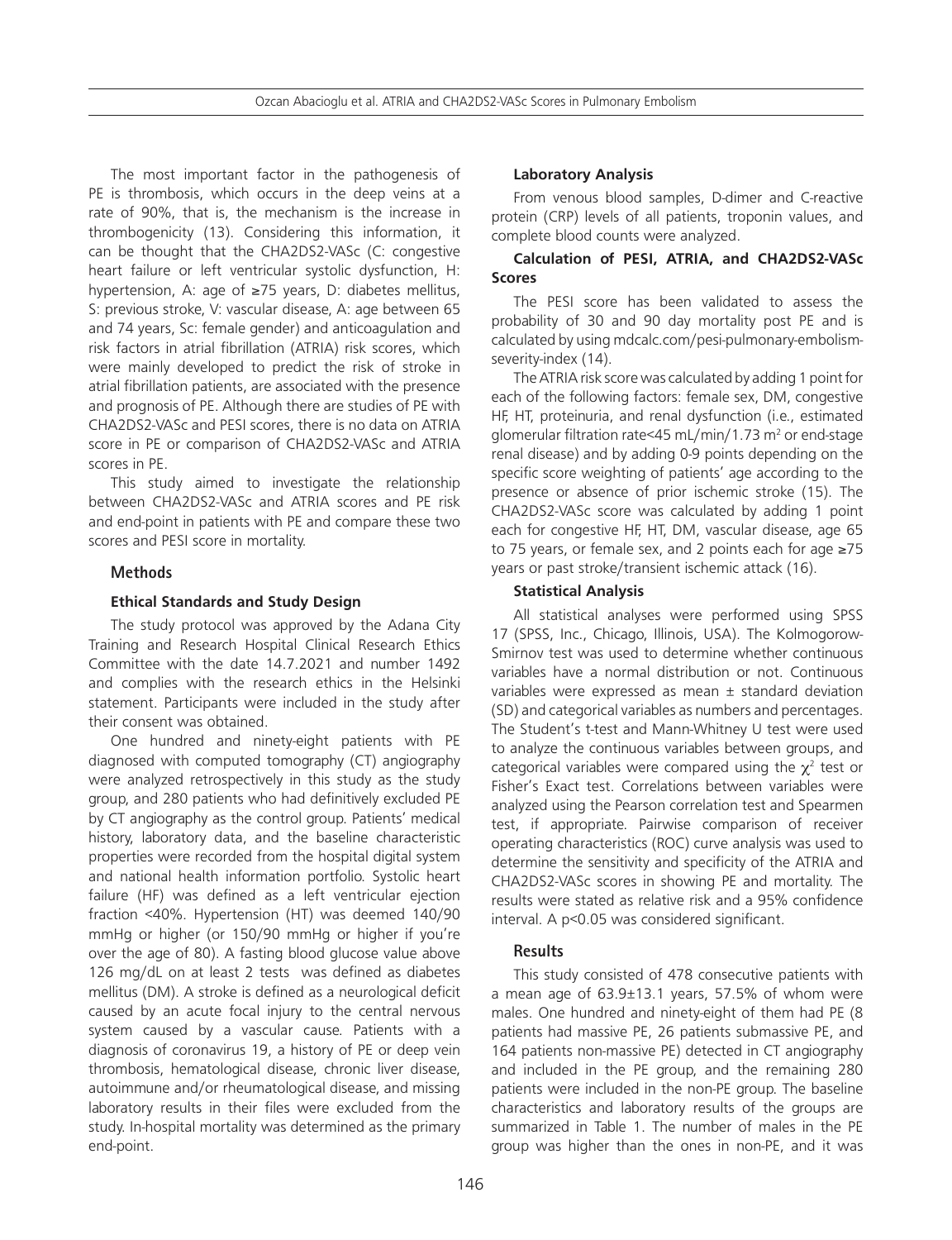statistically significant (p=0.04). The PE and non-PE groups were similar in terms of DM, HT, HF, and coronary artery disease (p>0.05, all). D-dimer, CRP, brain natriuretic peptide (BNP), WBC, neutrophil, lymphocyte, and troponin levels were higher in the PE group. Twenty-one patients (10.6%) reached the primary end-point in the PE group. Although the frequency of HF was higher in the mortality subgroup, it did not reach the level of significance (14.2% and 3.3%, p=0.057). Other demographic properties were similar between the mortality and non-mortality subgroups. The demographic characteristics and laboratory results of the mortality and non-mortality subgroups are summarized in Table 2.

Mean PESI, ATRIA and CHA2DS2-VASc scores were all different between PE and non-PE group (p<0.001 for PESI and ATRIA scores and p=0.02 for CHA2DS2-VASc score). In the PE group, the mortality-subgroup had the highest values of PESI, ATRIA and CHA2DS2-VASc scores with means of 129.5±40.2, 5.2±2.1 and 3.0±1.2, respectively.

In correlation analysis, a moderate-high correlation was found between the PESI score and the ATRIA and CHA2DS2-VASc scores (r=0.664, p<0.001, and r=0.484, p<0.001) in the PE group (Figure 1).

ROC curve analysis showed that ATRIA score with a cut-off value >3 had sensitivity of 48.99%, specificity of 70.40% and AUC=0.596, p<0.001 and CHA2DS2-VASc score with a cut off value >1 had sensitivity of 70.71%, specificity of 41.60% and AUC=0.568, p=0.01 predicted the PE and furthermore, pairwise comparison of ROC curve analysis revealed that ATRIA score was non-inferior to CHA2DS2-VASc score with a difference between AUC 0.0285, z statistics 1.757 and p=0.078 in predicting PE (Figure 2).

ATRIA score with a cut-off value greater than 4 had a sensitivity of 66.67%, specificity of 66.67% and AUC=0.716, p<0.001 and CHA2DS2-VASc score with a cut off value >2, sensitivity of 71.43%, specificity of 61.02% and AUC=0.685, p<0.001 and PESI score with a cut off value >108, sensitivity of 76.2%, specificity 59.7% and AUC=0.706, p=0.002 predicted mortality in the PE group. We found that ATRIA, CHA2DS2-VASc and PESI scores were all similar in predicting mortality in the PE group in pairwise comparison of ROC curve analysis (Table 3, Figure 3).

### **Discussion**

We evaluated the association of the ATRIA and CHA2DS2-VASc scores with PE and mortality in PE. The most important results of this study were: 1) ATRIA and CHA2DS2-VASc scores were higher in the PE group compared to the non-PE group, 2) there was a moderatehigh correlation between ATRIA and CHA2DS2-VASc scores and the PESI score in the PE group; 3) the highest values of ATRIA and CHA2DS2-VASc scores were in the mortality sub-group in the PE group; and 4) ATRIA, CHA2DS2-VASc and PESI scores were non-inferior to each other in predicting mortality in the PE. These results were the first in the literature to present an association of ATRIA and CHA2DS2-VASc scores with PE and PESI scores.

PE is a common condition with a high mortality rate. The mortality rate is up to 60% in massive PE accompanied

#### Distribution of ATRIA score by PESI score



Distribution of CHA2DS2-VASc score by PESI score



**Figure 1.** Distribution of ATRIA and CHA2DS2-VASc scores by PESI score

PESI: Pulmonary embolism severity index, ATRIA: Anticoagulation and risk factors in atrial fibrillation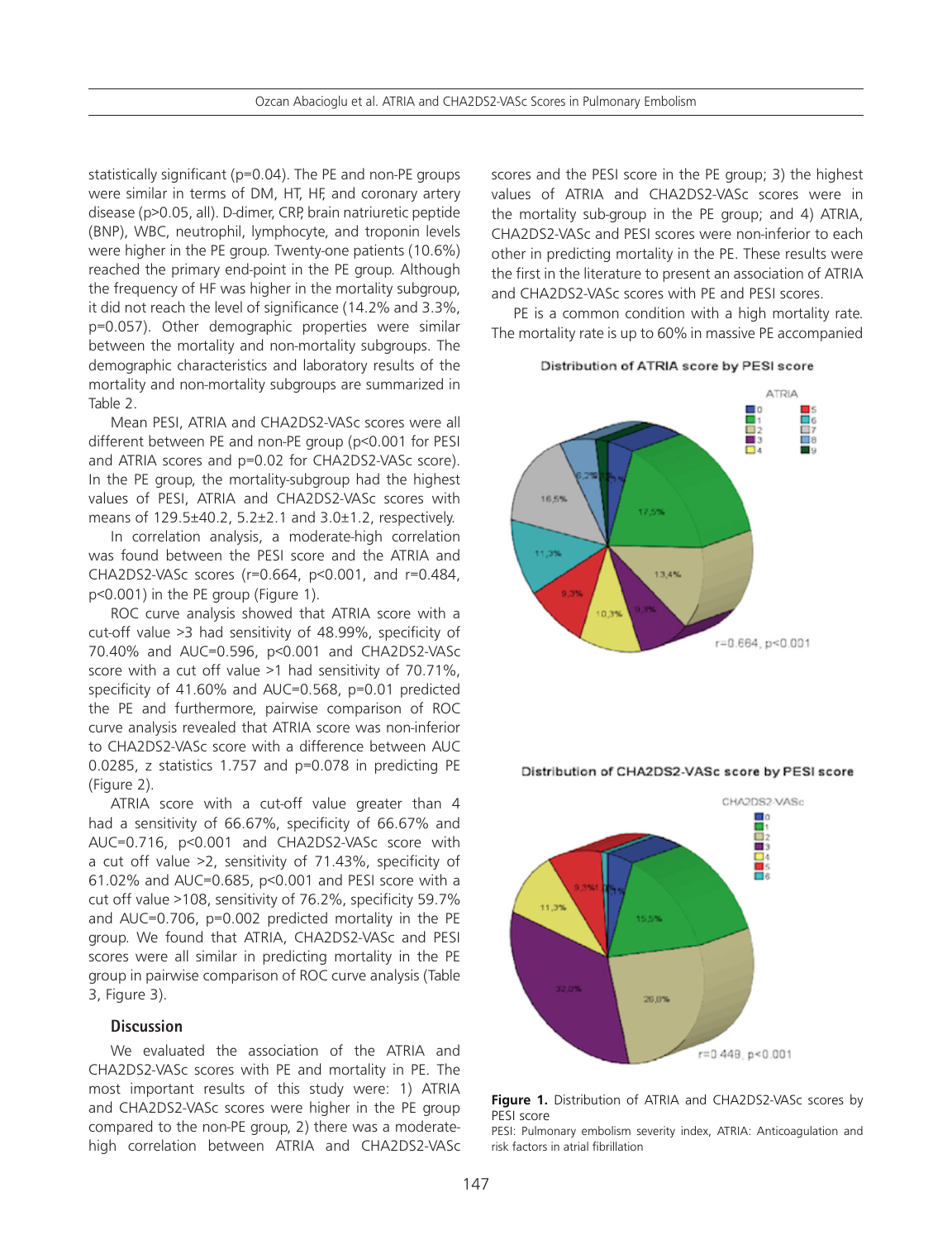by hemodynamic impairment (17-19). Even in non-massive PE without right ventricular dysfunction and hypotension, 10% of patients may die (20). In this study, death was observed in 5 (62.5%) of 8 patients with massive PE and 10 (6%) of those with non-massive PE. To date, many clinical entities, laboratory parameters, and scoring systems that determine the presence and prognosis of PE have been introduced or developed. The presence of hypotension and shock, the detection of right ventricular dysfunction in echocardiography, and elevated levels of biomarkers such as troponin, pro-BNP, and D-dimer all indicate poor prognosis (21-25). Many studies have shown that inflammation is the main mechanism in the pathogenesis of PE, and inflammatory markers such as higher neutrophil and platelet counts, higher NLR and PLR ratios, and lower levels of lymphocytes have diagnostic importance in PE (26,27). We also obtained results that support these data in our study.

The most commonly used scoring systems for the diagnosis and prognosis of PE are the Wells, revised Geneva, and PESI scores. Angriman et al. (28) reported that a high Wells score determines death and prognosis in PE. Choi et al. (29) revealed that the PESI score predicts mortality, and Guo et al. (30) determined that the Wells score is more diagnostic than the revised Geneva score in elderly patients, and the combination of these scores with D-dimer is safe to exclude PE (29). In contrast to these studies, Li et al. (31) found that cancer-specific PE/ VTE scores outperformed the traditional PESI score in identifying low-risk patients with cancer. Furthermore, it was shown in the study by Girardi et al. (32) that Wells and Geneva scores could not predict PE in critically ill patients. These studies reveal the necessity of developing new scoring systems or adapting existing ones in addition to classical scores.

Risk factors for venous thromboembolism, the most common cause of PE, are also components of the CHA2DS2- VASc score. In a study on this subject, Gök et al. (33) revealed that the CHA2DS2-VASc score can predict right ventricular dysfunction in patients with PE. Onuk et al. (34) also stated that the mortality rate increased 16.8 times in patients with PE who had a CHA2DS2-VASc score above 4. The CHA2DS2- VAS score with cut-off value 2, with 71% sensitivity and 61% specificity, predicted mortality in this study. Like the CHA2DS2-VASc score, the ATRIA score is another scoring system that can be used to determine risk and prognosis for all diseases with thrombosis in their pathogenesis, especially cardiovascular diseases. Although the ATRIA score was

| Table 1. Clinical and laboratory data of the study population |                  |                      |            |  |  |
|---------------------------------------------------------------|------------------|----------------------|------------|--|--|
|                                                               | PE group (n=198) | Non-PE group (n=280) | p-value    |  |  |
| Age, years                                                    | $64.4 \pm 16.8$  | $63.6 \pm 9.7$       | 0.142      |  |  |
| Male, n (%)                                                   | 103(52)          | 172(61.4)            | $0.040*$   |  |  |
| Hypertension, n (%)                                           | 85 (42.9)        | 87(31)               | 0.079      |  |  |
| Diabetes mellitus, n (%)                                      | 38 (19.1)        | 64(22.8)             | 0.108      |  |  |
| Coronary artery disease, n (%)                                | 47(23.7)         | 83 (29.6)            | 0.116      |  |  |
| Heart failure, n (%)                                          | 9(4.5)           | 20(7.1)              | 0.234      |  |  |
| Stroke, n (%)                                                 | 2(1)             | 8(2.8)               | 0.146      |  |  |
| Malignancy, n (%)                                             | 20(10.1)         | 8(2.8)               | $0.001*$   |  |  |
| History of operation, n (%)                                   | 22(11.1)         | 10(3.59)             | $0.001*$   |  |  |
| Deep vein thrombosis, n (%)                                   | 84 (42.4)        | 33 (11.7)            | $< 0.001*$ |  |  |
| HG, g/dL                                                      | $13.1 \pm 2.0$   | $13.6 \pm 2.1$       | 0.245      |  |  |
| WBC, $10^3/\mu L$                                             | $10.9 + 4.8$     | $5.2 \pm 3.2$        | $< 0.001*$ |  |  |
| PLT, $10^3/\mu$ L                                             | 235.3±107.7      | 248.0±74.7           | $0.007*$   |  |  |
| Neutrophil, 10 <sup>3</sup> /µL                               | $8.4 + 4.3$      | $5.9 \pm 2.4$        | $< 0.001*$ |  |  |
| Lymphocyte, 10 <sup>3</sup> /µL                               | $1.7 \pm 1.2$    | $2.2 \pm 1.4$        | $0.006*$   |  |  |
| D-dimer, µg/L                                                 | 12187.0±1947.5   | 469.9±239.4          | $< 0.001*$ |  |  |
| CRP, mg/L                                                     | $80.3 \pm 7.1$   | $5.9 \pm 2.4$        | $< 0.001*$ |  |  |
| Troponin, ng/L                                                | 326.6±113.2      | $24.8 \pm 15.1$      | $0.001*$   |  |  |
| BNP, µg/L                                                     | 948.6±120.1      | $85.3 \pm 28.5$      | $< 0.001*$ |  |  |
| ATRIA score                                                   | $3.5 \pm 2.5$    | $2.7 \pm 2.3$        | $< 0.001*$ |  |  |
| CHA2DS-VASc score                                             | $2.2 \pm 1.3$    | $1.9 \pm 1.4$        | $0.020*$   |  |  |

PE: Pulmonary embolism, ATRIA: Anticoagulation and risk factors in atrial fibrillation, BNP: Brain natriuretic peptide, CHA2DS2-VASc: C: Congestive heart failure or left ventricular systolic dysfunction, H: Hypertension, A: Age of ≥75 years, D: Diabetes mellitus, S: Previous stroke, V: Vascular disease, A: Age between 65 and 74 years, Sc: Female gender, HG: Hemoglobin, PLT: Platelets, WBC: White blood cell count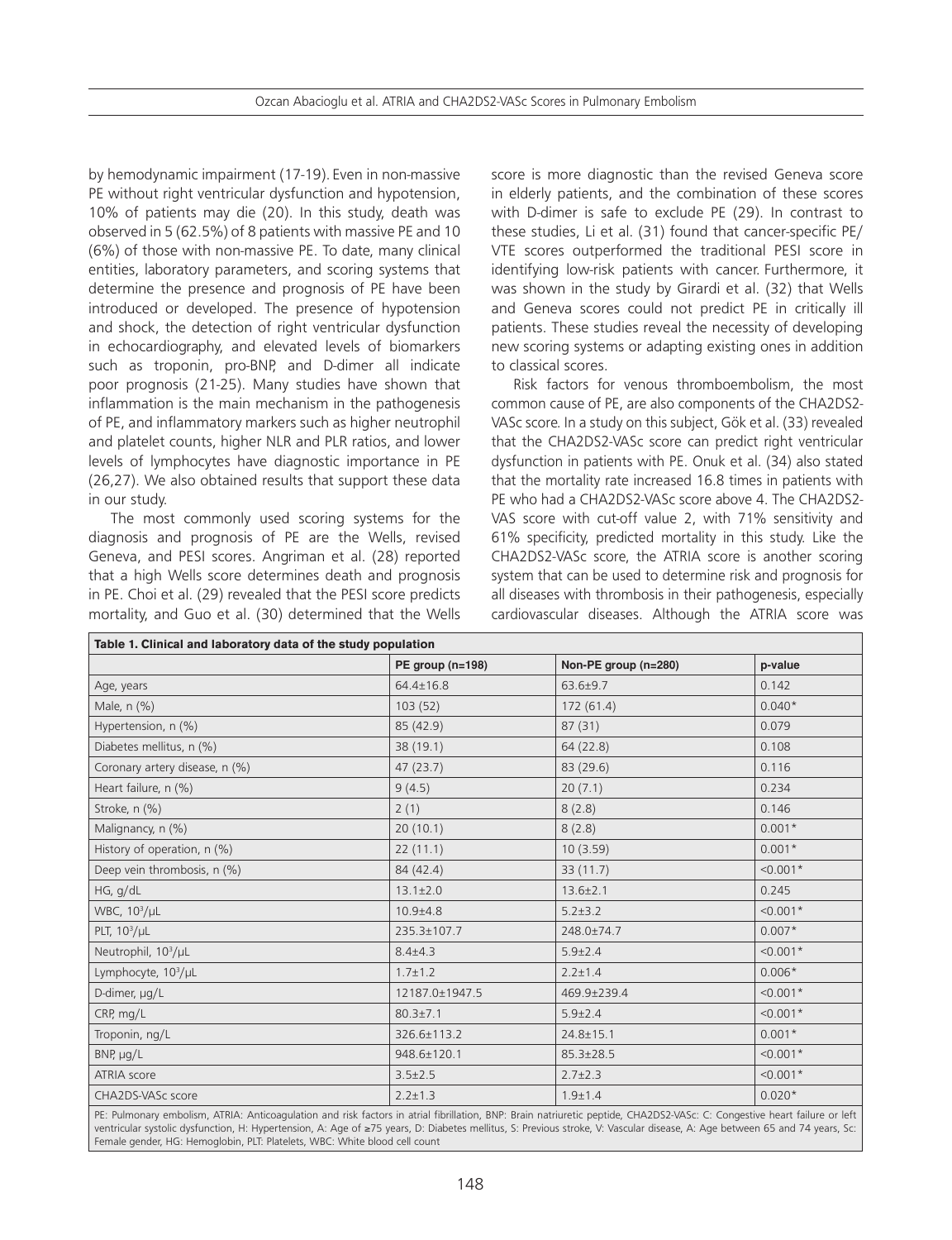



**Figure 2.** ROC curve analysis of ATRIA and CHA2DS2-VASc scores for predicting PE

ROC: Receiver operating characteristics, ATRIA: Anticoagulation and risk factors in atrial fibrillation, PE: Pulmonary embolism



ROC: Receiver operating characteristics, PE: Pulmonary embolism, PESI: Pulmonary embolism severity index, ATRIA: Anticoagulation and risk factors in atrial fibrillation

| Table 2. Clinical and laboratory data of the PE group              |                          |                             |            |  |  |  |  |
|--------------------------------------------------------------------|--------------------------|-----------------------------|------------|--|--|--|--|
|                                                                    | Mortality group (n=21)   | Non-mortality group (n=177) | p-value    |  |  |  |  |
| Age, years                                                         | $73.7 \pm 12.1$          | $63.3 \pm 16.9$             | $0.007*$   |  |  |  |  |
| Male, n (%)                                                        | 8(38)                    | 95(54)                      | 0.177      |  |  |  |  |
| PE type, massive, n (%)<br>Submassive, n (%)<br>Non-massive, n (%) | 5(24)<br>6(28)<br>10(47) | 3(2)<br>20(11)<br>154 (87)  | $< 0.001*$ |  |  |  |  |
| Hypertension, n (%)                                                | 6(28)                    | 79 (45)                     | 0.160      |  |  |  |  |
| Diabetes mellitus, n (%)                                           | 4(19)                    | 34 (19)                     | 0.986      |  |  |  |  |
| Coronary artery disease, n (%)                                     | 5(24)                    | 42 (24)                     | 0.993      |  |  |  |  |
| Heart failure, n (%)                                               | 3(14)                    | 6(3)                        | 0.057      |  |  |  |  |
| Stroke, n (%)                                                      | 1(5)                     | 1(1)                        | 0.201      |  |  |  |  |
| Malignancy, n (%)                                                  | 20(95)                   | 0(0)                        | $< 0.001*$ |  |  |  |  |
| History of operation, $n$ (%)                                      | 21(100)                  | 1(1)                        | $< 0.001*$ |  |  |  |  |
| Deep vein thrombosis, n (%)                                        | 21(100)                  | 63 (36)                     | $< 0.001*$ |  |  |  |  |
| HG, g/dL                                                           | $11.2 \pm 2.8$           | $11.6 \pm 1.9$              | 0.405      |  |  |  |  |
| WBC, 10 <sup>3</sup> /µL                                           | $11.4 + 4.0$             | $10.8 + 4.9$                | 0.580      |  |  |  |  |
| PLT, $10^3/\mu L$                                                  | 263.9±138.6              | 231.9±103.3                 | 0.199      |  |  |  |  |
| Neutrophil, 10 <sup>3</sup> /µL                                    | $9.5 + 4.2$              | $8.3{\pm}4.3$               | 0.217      |  |  |  |  |
| Lymphocyte, 10 <sup>3</sup> /µL                                    | $1.2 \pm 0.6$            | $1.8 \pm 2.3$               | 0.282      |  |  |  |  |
| D-dimer, µg/L                                                      | 12254.0±2014.5           | 11702.0±1443.8              | 0.927      |  |  |  |  |
| CRP, mg/L                                                          | $81.7 \pm 72.4$          | 68.9±62.0                   | 0.441      |  |  |  |  |
| Troponin, ng/L                                                     | 493.6±191.4              | 303.2±98.4                  | 0.483      |  |  |  |  |
| BNP, µg/L                                                          | 1045.1±1374.3            | 940.3±1194.4                | 0.826      |  |  |  |  |
| ATRIA score                                                        | $5.2 \pm 2.1$            | $3.3 \pm 2.4$               | $0.001*$   |  |  |  |  |
| CHA2DS-VASc score                                                  | $3.0 \pm 1.2$            | $2.1 \pm 1.3$               | $0.004*$   |  |  |  |  |
| PESI score                                                         | $125.5 \pm 36.7$         | $93.3 \pm 29.7$             | $< 0.001*$ |  |  |  |  |

ATRIA: Anticoagulation and risk factors in atrial fibrillation, BNP: Brain natriuretic peptide, CHA2DS2-VASc: C: Congestive heart failure or left ventricular systolic dysfunction, H: Hypertension, A: Age of ≥75 years, D: Diabetes mellitus, S: Previous stroke, V: Vascular disease, A: Age between 65 and 74 years, Sc: Female gender, HG: Hemoglobin, PESI: Pulmonary embolism severity index, PLT: Platelets, WBC: White blood cell count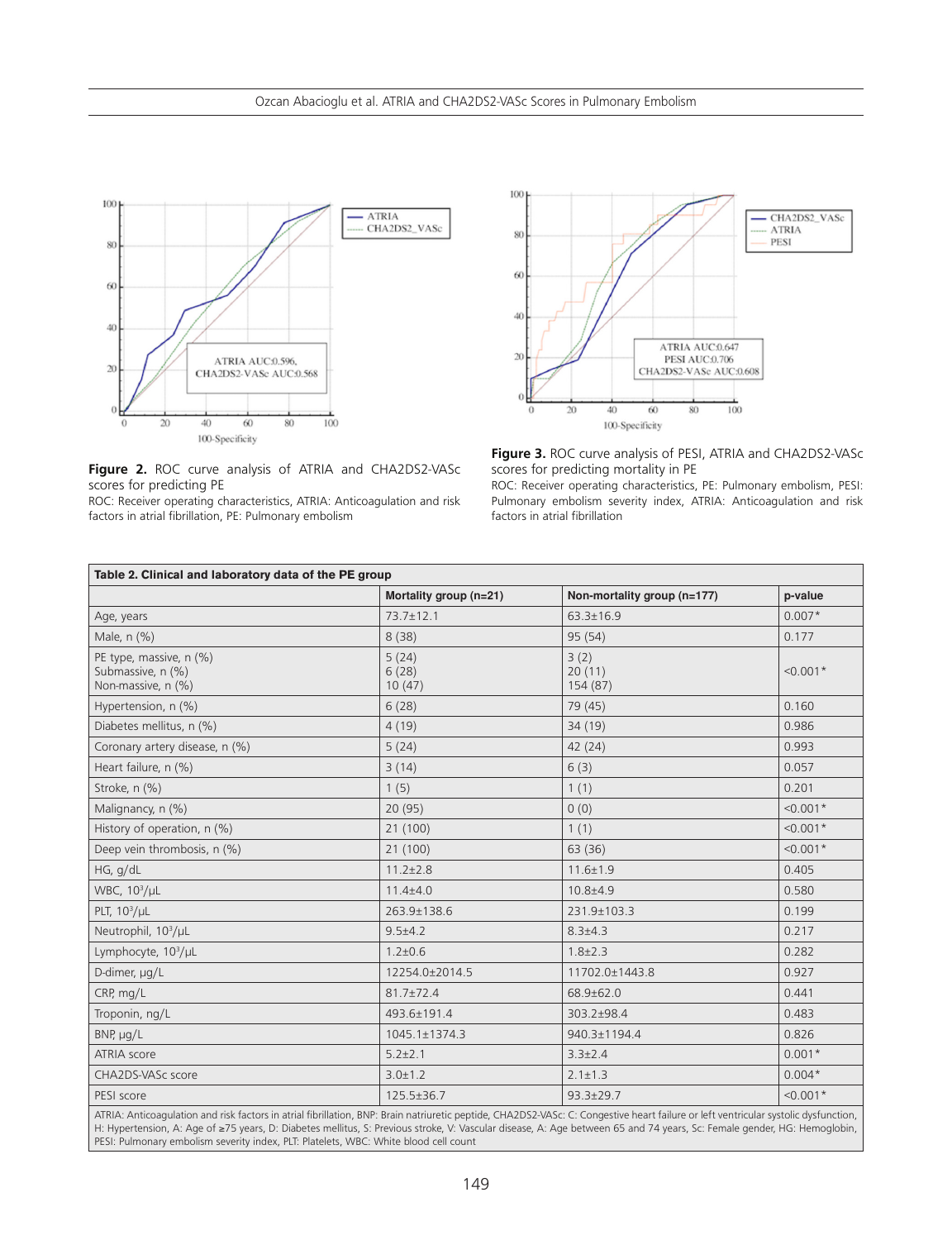| Table 3. Pairwise comparison of receiver operating characteristics (ROC) curves of ATRIA, CHA2DS2-VASc and PESI scores for mortality<br>in patients with PE                |                        |           |                   |                     |         |  |  |
|----------------------------------------------------------------------------------------------------------------------------------------------------------------------------|------------------------|-----------|-------------------|---------------------|---------|--|--|
|                                                                                                                                                                            | Difference between AUC | <b>SE</b> | 95% CI            | <b>Z</b> statistics | p-value |  |  |
| ATRIA-PESI                                                                                                                                                                 | 0.0588                 | 0.0561    | $-0.0513 - 0.169$ | 1.046               | 0.295   |  |  |
| ATRIA-CHA2DS2-VASc                                                                                                                                                         | 0.0393                 | 0.0479    | $-0.0547 - 0.133$ | 0.819               | 0.412   |  |  |
| PESI-CHA2DS2-VASc                                                                                                                                                          | 0.0980                 | 0.0561    | $-0.0583 - 0.254$ | 1.229               | 0.219   |  |  |
| ATRIA: Anticoagulation and risk factors in atrial fibrillation, AUC: Area under curve, CHA2DS2-VASc: C: Congestive heart failure or left ventricular systolic dysfunction, |                        |           |                   |                     |         |  |  |

H: Hypertension, A: Age of ≥75 years, D: Diabetes mellitus, S: Previous stroke, V: Vascular disease, A: Age between 65 and 74 years, Sc: Female gender, CI: Confidence interval, PESI: Pulmonary embolism severity index, SE: Standard error

emphasized in many studies evaluating the prognosis in myocardial infarction, no-reflow in STEMI, and end-points in HF, no study investigating the relationship between PE and the ATRIA score has yet been conducted (35-38). Our study is important in that it shows the ATRIA score is higher in patients with PE and can predict mortality. It was found in this study that both ATRIA and CHA2DS2-VASc scores were correlated with the PESI score, and all three scores in the ROC curve analysis had similar results in predicting mortality.

#### **Study Limitations**

The most important limitations of our study are that it was single-centered and the number of participants was low. Second, it was retrospective. Furthermore, we had no data about proteinuria. Since those with a known history of embolism were excluded, it is impossible to provide information on whether the scores used are predictive of PE recurrence or recurrence risk or prognosis. There is a need for multicenter, prospective studies with many participants in this regard. Despite these limitations, our study will contribute to the literature as it is the first study to evaluate the ATRIA score in PE and to compare the CHA2DS2-VASc and ATRIA scores with the PESI score in determining the risk of mortality.

#### **Conclusion**

The easily calculated and more widely used ATRIA and CHA2DS2-VASc scores can be used as an alternative to the PESI score in evaluating the diagnosis of PE and predicting mortality in PE compared to a scoring system such as the PESI score, which is complex and requires many parameters.

## **Ethics**

**Ethics Committee Approval:** The study protocol was approved by the Adana City Training and Research Hospital Clinical Research Ethics Committee with the date 14.7.2021 and number 1492.

**Informed Consent:** Participants were included in the study after their consent was obtained.

#### **Authorship Contributions**

Concept: O.O.A., A.Y., Design: O.O.A., M.K., S.A., Data Collection and/or Processing: O.O.A., S.A., Analysis and/or Interpretation: O.O.A., A.Y., M.K., F.D., Literature Research:

O.O.A., S.A., N.Y.K., F.D., M.D., Writing: O.O.A., S.A., A.Y. **Conflict of Interest:** No conflict of interest was declared by the authors.

**Financial Disclosure:** The authors declared that this study received no financial support.

#### **References**

- 1. Bĕlohlávek J, Dytrych V, Linhart. A. Pulmonary embolism, part I: Epidemiology, risk factors and risk stratification, pathophysiology, clinical presentation, diagnosis and nonthrombotic pulmonary embolism. Exp Clin Cardiol 2013;18:129-38.
- 2. Marconi L, Carrozzi L, Aquilini F, Celi A, Pistelli F, Palla A. Five-year follow-up of pulmonary embolism under anticoaugulation: The PISA-PEET (Pulmonary Embolism Extension Therapy) study. Medicine (Baltimore) 2016;95:e4364.
- 3. Altınsoy B, Erboy F, Tanrıverdi H, et al. Syncope as a presentation of acute pulmonary embolism. Ther Clin Risk Manag 2016;12:1023-8.
- 4. Ishaaya E, Tapson VF. Advances in the diagnosis of acute pulmonary embolism. F1000Res 2020;9:F1000 Faculty Rev-44.
- 5. Morrone D, Morrone V. Acute Pulmonary Embolism: Focus on the Clinical Picture. Korean Circ J 2018;48:365-81.
- 6. Chung HC, Lee CC, Lin YH. Clinical Manifestations and Prognostic Factors of Pulmonary Embolism in Adult Patients Visiting the Emergency Department: A Single Institute Experience. J Acute Med 2019;9:16-23.
- 7. Akyol PY, Karakaya Z, Topal FE, Payza U, Kaykısız EK. Simplified Pulmonary Embolism Severity Index in Predicting Mortality in Emergency Department. Konuralp Tıp Dergisi 2019;11:314-9.
- 8. Barnes GD, Muzikansky A, Cameron S, et al. Comparison of 4 Acute Pulmonary Embolism Mortality Risk Scores in Patients Evaluated by Pulmonary Embolism Response Teams. JAMA Netw Open 2020;3:e2010779.
- 9. Penaloza A, Melot C, Motte S. Comparison of the Wells score with the simplified revised Geneva score for assessing pretest probability of pulmonary embolism. Thromb Res 2011;127:81-4.
- 10. Shen JH, Chen HL, Chen JR, Xing JL, Gu P, Zhu BF. Comparison of the Wells score with the revised Geneva score for assessing